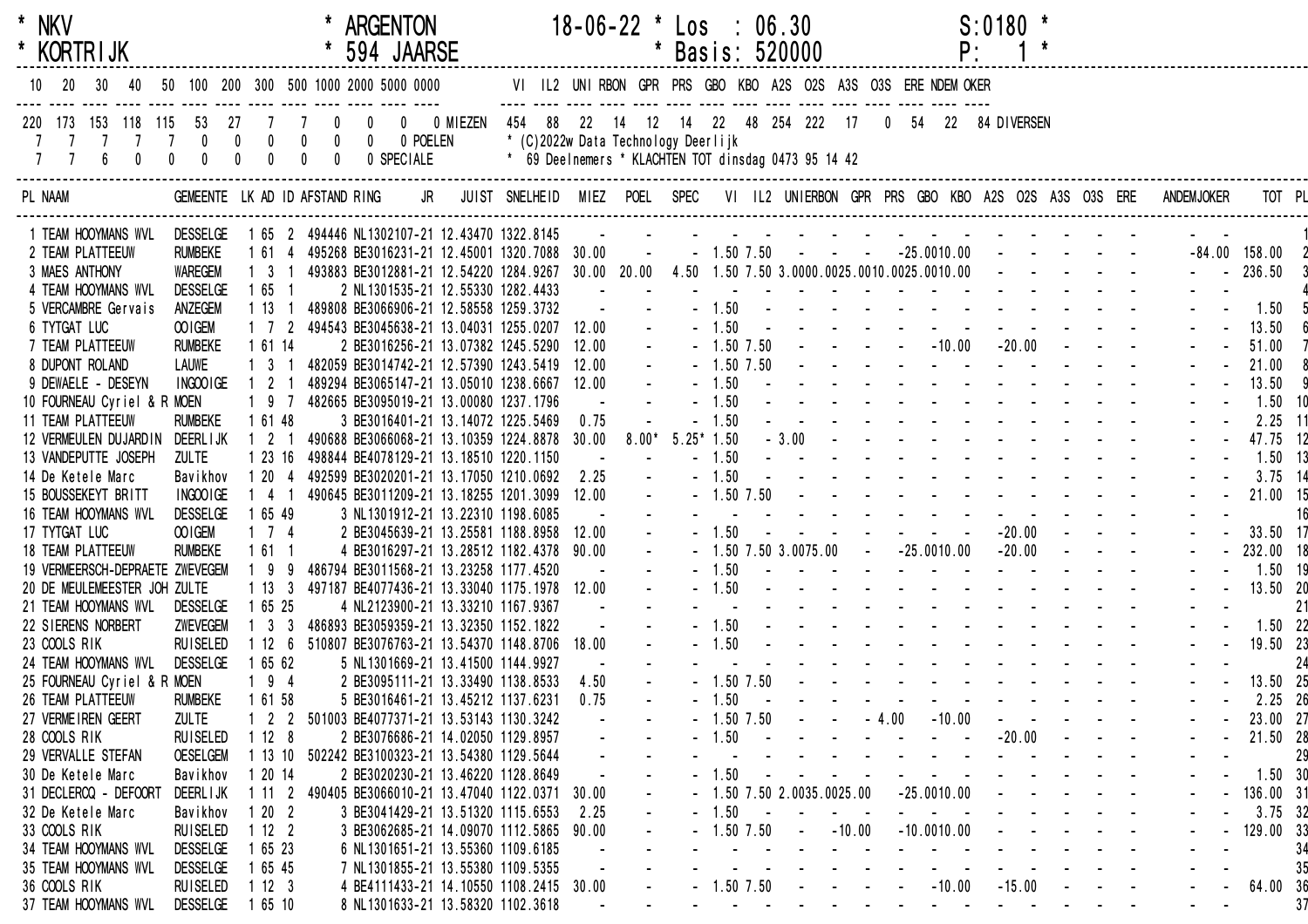| $\star$ | <b>NKV</b>      |  |
|---------|-----------------|--|
| *       | <b>KORTRIJK</b> |  |

| <b>KORTRIJK</b>                    |                                |                     | 594 JAARSE                   |    |                                         |          |           |         |                | Basis: 520000                                       | Ρ.       |                  |  |                   |           |    |
|------------------------------------|--------------------------------|---------------------|------------------------------|----|-----------------------------------------|----------|-----------|---------|----------------|-----------------------------------------------------|----------|------------------|--|-------------------|-----------|----|
| PL NAAM                            | GEMEENTE LK AD ID AFSTAND RING |                     |                              | JR | JUIST SNELHEID                          | MIEZ     | POEL SPEC |         |                | VI IL2 UNIERBON GPR PRS GBO KBO A2S O2S A3S O3S ERE |          |                  |  | <b>ANDEMJOKER</b> | TOT PL    |    |
| <b>38 TEAM PLATTEEUW</b>           | <b>RUMBEKE</b>                 | 1 61 8              |                              |    | 6 BE3016355-21 13.59572 1100.7097 18.00 |          |           |         | $-1.50$ 7.50   |                                                     | $-10.00$ | $-15.00 -$       |  |                   | 52.00 38  |    |
| 39 De Ketele Marc                  | Bavikhov                       | 1206                |                              |    | 4 BE3020250-21 13.58240 1098.5705       |          |           | $-1.50$ |                |                                                     |          |                  |  |                   | 1.50 39   |    |
| 40 VERMEERSCH-DEPRAETE ZWEVEGEM    |                                | $198$               |                              |    | 2 BE3096186-21 13.55289 1092.7363       |          |           |         | 1.50           |                                                     |          | $-10.00$         |  |                   | 11.50 40  |    |
| 41 POLLET GABRIEL                  | <b>BEVEREN-</b>                | 1 11 5              |                              |    | 491896 BE3012275-21 14.03016 1085.7992  |          |           |         | 1.50           |                                                     |          |                  |  |                   | $1.50$ 41 |    |
| 42 TYTGAT LUC                      | OOIGEM                         | $1 \quad 7 \quad 6$ |                              |    | 3 BE3045620-21 14.05560 1084.6827       | 7.50     |           |         | 1.50           |                                                     |          |                  |  |                   | 9.0042    |    |
| 43 VERVAEKE ROGER& JURG DEERL I JK |                                | 6 1                 |                              |    | 491386 BE3101091-21 14.03331 1083.4179  | 30.00    |           |         | 1.50 7.50      |                                                     | $-6.00$  |                  |  |                   | 45.00 43  |    |
| 44 SLOSSE-MEULENYZER               | <b>REKKEM</b>                  | 1122                |                              |    | 478816 BE3062898-21 13.54160 1077.7671  | 2.25     |           |         | $-1.50$ 7.50   |                                                     |          |                  |  |                   | 11.25 44  |    |
| 45 VERVALLE STEFAN                 | <b>OESELGEM</b>                | 1135                |                              |    | 2 BE3100330-21 14.16540 1075.6950       |          |           |         |                |                                                     |          |                  |  |                   |           | 45 |
| <b>46 TYTGAT LUC</b>               | OOIGEM                         | $1 \quad 7 \quad 3$ |                              |    | 4 BE3045626-21 14.10440 1073.3823       | 12.00    |           |         | 1.50           |                                                     |          | $-25.0010.00$    |  |                   | 48.50 46  |    |
| 47 VERCAMBRE Gervais               | ANZEGEM                        | 1139                |                              |    | 2 BE3066934-21 14.07049 1071.5984       |          |           |         | 1.50           |                                                     |          |                  |  |                   | $1.50$ 47 |    |
| 48 DEVRIESERE TOM                  | AALBEKE                        | 1144                |                              |    | 479851 BE3014927-21 14.00370 1064.8763  |          |           |         | 1.50           |                                                     |          |                  |  |                   | 1.50 48   |    |
| 49 TEAM HOOYMANS WVL               | <b>DESSELGE</b>                | 1656                |                              |    | 9 NL1301531-21 14.18190 1055.7942       |          |           |         |                |                                                     |          |                  |  |                   |           | 49 |
| 50 LAMBRECHT CARINE                | DAD I ZELE                     | $185$               |                              |    | 485007 BE3026867-21 14.12420 1048.2105  |          |           |         | 1.50           |                                                     |          |                  |  |                   | 1.50 50   |    |
| 51 TEAM PLATTEEUW                  | <b>RUMBEKE</b>                 | 1 61 34             |                              |    | 7 BE3016284-21 14.26452 1038.8349       | 0.75     |           |         | 1.50           |                                                     |          |                  |  |                   | 2.25 51   |    |
| 52 TEAM HOOYMANS WVL               | <b>DESSELGE</b>                | 1 65 54             |                              |    | 10 NL1301677-21 14.26410 1037.2630      |          |           |         |                |                                                     |          |                  |  |                   |           | 52 |
| 53 TEAM PLATTEEUW                  | <b>RUMBEKE</b>                 | 1616                |                              |    | 8 BE3019836-21 14.28412 1034.6392       | 18.00    |           |         | $-1.50$ $7.50$ |                                                     |          | $-10.00$         |  |                   | 37.00 53  |    |
| 54 HOUFFLIJN-GOEMAERE              | ANZEGEM                        | 198                 |                              |    | 490448 BE4146379-21 14.27390 1026.7937  |          |           |         | 1.50           |                                                     |          |                  |  |                   | 1.50 54   |    |
| 55 D'HOOP RONNY                    | <b>DESSELGE</b>                | $142$               |                              |    | 494398 BE3101496-21 14.34310 1020.3942  | 4.50     |           |         | 1.50           |                                                     |          |                  |  |                   | 6.00 55   |    |
| 56 TEAM HOOYMANS WVL               | <b>DESSELGE</b>                | 1 65 38             |                              |    | 11 NL1303665-21 14.36030 1017.2739      |          |           |         |                |                                                     |          |                  |  |                   |           | 56 |
| 57 DE MEULEMEESTER JOH ZULTE       |                                | 1139                |                              |    | 2 BE4077443-21 14.39190 1016.0843       |          |           |         | 1.50           |                                                     |          | $-10.00$         |  |                   | 11.50 57  |    |
| 58 POLLET GABRIEL                  | <b>BEVEREN-</b>                | 1114                |                              |    | 2 BE3012285-21 14.34406 1014.8952       |          |           |         | 1.50 7.50      |                                                     |          |                  |  |                   | 9.0058    |    |
| 59 HUYGENS Ingrid                  | AVELGEM                        | 165                 |                              |    | 483403 BE3011765-21 14.26240 1014.6998  |          |           |         |                |                                                     |          |                  |  |                   |           | 59 |
| 60 POLLET IGNACE                   | <b>BEVEREN-</b>                | 144                 |                              |    | 492556 BE3013765-21 14.35530 1013.7331  |          |           |         |                |                                                     |          |                  |  |                   |           | 60 |
| 61 POLLET GABRIEL                  | <b>BEVEREN-</b>                | 1111                |                              |    | 3 BE3012295-21 14.37426 1008.5830       |          |           |         | $-1.50$ 7.50   |                                                     |          |                  |  |                   | 9.0061    |    |
| 62 VERSCHELDE MARC                 | <b>ZULTE</b>                   | $1\quad 7\quad 6$   |                              |    | 498931 BE4079812-21 14.47036 1003.7641  |          |           |         | 1.50           |                                                     |          |                  |  |                   | 1.5062    |    |
| 63 VERCAMBRE Gervais               | ANZEGEM                        | 1136                |                              |    | 3 BE3066929-21 14.39009 1001.6216       |          |           |         | 1.50           |                                                     |          |                  |  |                   | 1.50 63   |    |
| 64 DECLERCQ - DEFOORT              | DEERL I JK                     | 1 11 10             |                              |    | 2 BE3066017-21 14.40450 999.2970        | 4.50     |           |         | 1.50           |                                                     |          | $-10.00$         |  |                   | 16.00 64  |    |
| 65 VLIEGHE-OPSOMER                 | <b>HEESTERT</b>                | 1102                |                              |    | 483882 BE3002293-21 14.34424 998.2986   |          |           |         | 1.50           |                                                     |          |                  |  |                   | 1.50 65   |    |
| 66 VANDENDRIESSCHE ROL ST.EL.VI    |                                | 4 1                 | 496187 BE3101287-21 14.48050 |    | 996.1927                                |          |           |         | 1.50           |                                                     |          |                  |  |                   | 1.50 66   |    |
| 67 BOUSSEKEYT BRITT                | INGOOIGE                       | $4 \quad 3$         |                              |    | 2 BE3011229-21 14.44414 991.8232        | 12.00    |           |         | 1.50 7.50      |                                                     |          |                  |  |                   | 21.00 67  |    |
| <b>68 TEAM PLATTEEUW</b>           | <b>RUMBEKE</b>                 | 1 61 31             |                              |    | 9 BE3016287-21 14.49582 990.5954        | 0.75     |           |         | 1.50           |                                                     |          |                  |  |                   | 2.25 68   |    |
| 69 FOURNEAU Cyriel & R MOEN        |                                | $193$               |                              |    | 3 BE3095009-21 14.38190 988.4262        | 4.50     |           |         | 1.50 7.50      |                                                     |          | $-20.0010.00$    |  |                   | 43.50 69  |    |
| 70 DE MEULEMEESTER JOH ZULTE       |                                | 1 13 12             |                              |    | 3 BE4077465-21 14.57120 980.2583        |          |           |         | 1.50           |                                                     |          |                  |  |                   | $1.50$ 70 |    |
| 71 DEVRIESERE TOM                  | AALBEKE                        | 1146                |                              |    | 2 BE3014929-21 14.41030 977.1938        |          |           |         | 1.50           |                                                     |          |                  |  |                   | $1.50$ 71 |    |
| 72 DE MEULEMEESTER JOH ZULTE       |                                | 1135                |                              |    | 4 BE4077430-21 15.00100 974.5580        | 2.25     |           |         | 1.50           |                                                     |          | $-10.00$         |  |                   | 13.75 72  |    |
| 73 VANDEPUTTE JOSEPH               | <b>ZULTE</b>                   | 1231                |                              |    | 2 BE4078165-21 15.02180 973.7341        | $50.00*$ |           |         | 1.50           |                                                     |          | $-10.00$         |  |                   | 61.50 73  |    |
| 74 SLOSSE-MEULENYZER               | <b>REKKEM</b>                  | 1121                |                              |    | 2 BE3062946-21 14.44320 968.2178        | 2.25     |           |         | 1.50 7.50      |                                                     |          | $-30.00$         |  |                   | 41.25 74  |    |
| 75 VLIEGHE-OPSOMER                 | <b>HEESTERT</b>                | 1105                |                              |    | 2 BE3002217-21 14.56074 956.0555        |          |           |         | 1.50           |                                                     |          | $-10.00$         |  |                   | 11.50 75  |    |
| 76 VLIEGHE-OPSOMER                 | <b>HEESTERT</b>                | 1101                |                              |    | 3 BE3002291-21 14.56104 955.9611        |          |           |         | 1.50           |                                                     |          | $-25.00$         |  |                   | 26.50 76  |    |
| 77 Verstraete Youri en Ooigem      |                                | 9 <sub>5</sub>      | 494588 BE3025408-21 15.08450 |    | 953.4227                                | 4.50     |           |         | 1.50           |                                                     |          |                  |  |                   | $6.00$ 77 |    |
| 78 TEAM HOOYMANS WVL               | <b>DESSELGE</b>                | 1 65 57             |                              |    | 12 NL1301542-21 15.09430 951.3761       |          |           |         |                |                                                     |          |                  |  |                   |           | 78 |
| 79 TEAM PLATTEEUW                  | <b>RUMBEKE</b>                 | 1 61 16             |                              |    | 10 BE3016397-21 15.13112 946.6373 12.00 |          |           |         | 1.50 7.50      |                                                     |          | $-10.00$         |  |                   | 31.00 79  |    |
| 80 CARDON EDDY                     | DEERL I JK                     | 193                 |                              |    | 488376 BE3010148-21 15.07230 943.9345   |          |           |         |                |                                                     |          | and the state of |  |                   |           | 80 |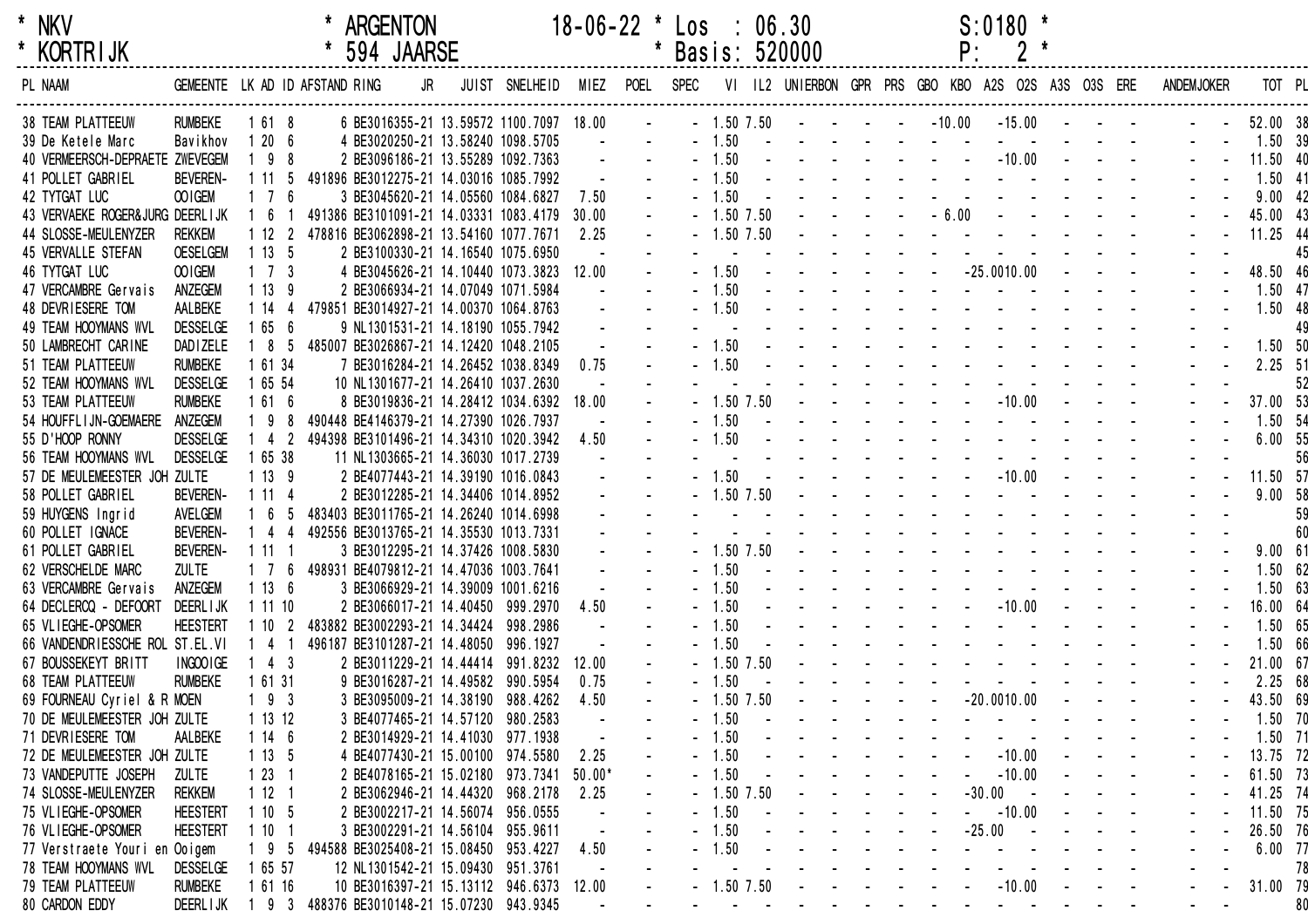| ÷ | <b>NKV</b> |
|---|------------|
| * | KORTRI JK  |

| <b>KORIRIJK</b>                  |                                |                     | 594 JAARSE                                  |    |                |       |      |             |                | Basis: 520000                                       |                                     | Ρ:           |          |                                                                                             |                   |            |     |
|----------------------------------|--------------------------------|---------------------|---------------------------------------------|----|----------------|-------|------|-------------|----------------|-----------------------------------------------------|-------------------------------------|--------------|----------|---------------------------------------------------------------------------------------------|-------------------|------------|-----|
| PL NAAM                          | GEMEENTE LK AD ID AFSTAND RING |                     |                                             | JR | JUIST SNELHEID | MIEZ  | POEL | <b>SPEC</b> |                | VI IL2 UNIERBON GPR PRS GBO KBO A2S O2S A3S O3S ERE |                                     |              |          |                                                                                             | <b>ANDEMJOKER</b> | TOT PL     |     |
| 81 RIGOLE GEERT                  | <b>HARELBEK</b>                |                     | 1 8 7 487825 BE3011862-21 15.11230 935.6360 |    |                |       |      |             | $-1.50$        |                                                     |                                     |              |          |                                                                                             |                   | 1.50 81    |     |
| 82 LAMBRECHT CARINE              | <b>DADIZELE</b>                | $182$               | 2 BE3026863-21 15.08430 935.0133            |    |                | 2.25  |      |             | $-1.50$        |                                                     |                                     |              |          |                                                                                             |                   | 3.75 82    |     |
| 83 DE MEULEMEESTER JOH ZULTE     |                                | 1137                | 5 BE4077407-21 15.21470 934.9428            |    |                |       |      |             | $-1.50$        |                                                     |                                     |              |          |                                                                                             |                   | 1.50 83    |     |
| <b>84 TEAM PLATTEEUW</b>         | <b>RUMBEKE</b>                 | 1 61 17             | 11 BE3016260-21 15.31332 914.5323           |    |                | 0.75  |      |             | $-1.50$        |                                                     |                                     |              |          |                                                                                             |                   | 2.25 84    |     |
| 85 CHRISTIAENS LUC               | OOIGEM                         | 1202                | 494621 BE3012548-21 15.36130 905.5399       |    |                | 18.00 |      |             | $-1.50$ $7.50$ |                                                     |                                     |              |          |                                                                                             |                   | 27.00 85   |     |
| 86 TEAM PLATTEEUW                | <b>RUMBEKE</b>                 | 1 61 35             | 12 BE3016311-21 15.39032 902.0399           |    |                | 0.75  |      |             | $-1.50$        |                                                     |                                     |              | $-10.00$ |                                                                                             |                   | 12.25 86   |     |
| <b>87 TEAM PLATTEEUW</b>         | <b>RUMBEKE</b>                 | 1 61 12             | 13 BE3016244-21 15.40442 899.2828           |    |                | 12.00 |      |             | $-1.50$ 7.50   |                                                     |                                     |              |          |                                                                                             |                   | 21.00 87   |     |
| 88 BOUCKAERT-DENEIR              | <b>OLSENE</b>                  | $192$               | 500992 BE4077147-21 15.49240 895.5881       |    |                | 12.00 |      |             | $-1.50$        |                                                     |                                     |              |          |                                                                                             |                   | 13.50 88   |     |
| 89 TEAM HOOYMANS WVL             | <b>DESSELGE</b>                | 1 65 36             | 13 NL1303625-21 15.46070 889.1048           |    |                |       |      |             |                |                                                     |                                     |              |          |                                                                                             |                   |            | 89  |
| 90 TEAM HOOYMANS WVL             | <b>DESSELGE</b>                | 1 65 63             | 14 NL1301550-21 15.46110 888.9982           |    |                |       |      |             |                |                                                     |                                     |              |          |                                                                                             |                   |            |     |
| 91 VERMEULEN DUJARDIN            | <b>DEERL I JK</b>              | $1 \quad 2 \quad 2$ | 2 BE3066067-21 15.44099                     |    | 885.4547 18.00 |       |      |             | $-1.50$        |                                                     |                                     | $-25.002.00$ |          |                                                                                             | $-20.00$ 50.00 A  | 116.50 91  |     |
| 92 TEAM HOOYMANS WVL             | <b>DESSELGE</b>                | 1 65 29             | 15 NL1303638-21 15.48580 884.5715           |    |                |       |      |             |                |                                                     |                                     |              |          |                                                                                             |                   |            | 92  |
| 93 VERSCHELDE MARC               | <b>ZULTE</b>                   | $1 \quad 7 \quad 4$ | 2 BE4079790-21 15.54165 884.1983 12.00      |    |                |       |      |             | $-1.50$ $7.50$ |                                                     |                                     |              |          |                                                                                             |                   | 21.00 93   |     |
| 94 VERVALLE STEFAN               | <b>OESELGEM</b>                | 1 13 12             | 3 BE3100360-21 16.00500 879.8400            |    |                |       |      |             |                |                                                     |                                     |              |          |                                                                                             |                   |            | 94  |
| 95 FOURNEAU Cyriel & R MOEN      |                                | 195                 | 4 BE3095116-21 15.40280 876.8288            |    |                |       |      |             | $-1.50$        |                                                     |                                     |              |          |                                                                                             |                   | 1.50 95    |     |
| 96 Verstraete Youri en Ooigem    |                                | $199$               | 2 BE3121920-21 15.54540 875.5320            |    |                |       |      |             | $-1.50$        |                                                     |                                     |              |          |                                                                                             |                   | 1.50 96    |     |
| 97 DUYCK PATRICK                 | <b>OOSTROZE</b>                | $1\quad5$           | 497774 BE3045136-21 16.06070                |    | 864.0160       | 4.50  |      |             | $-1.50$        |                                                     |                                     |              |          |                                                                                             |                   | $6.00$ 97  |     |
| 98 TEAM PLATTEEUW                | <b>RUMBEKE</b>                 | 1 61 36             | 14 BE3016382-21 16.05332                    |    | 860.5076       | 0.75  |      |             | $-1.50$        |                                                     |                                     | $-20.00$     |          |                                                                                             |                   | 22.25 98   |     |
| 99 FOLLET - VANDAELE             | <b>BEVEREN</b>                 | 193                 | 492172 BE3014794-21 16.02000                |    | 860.4406       |       |      |             | $-1.50$        |                                                     |                                     |              |          |                                                                                             |                   | 1.50 99    |     |
| 100 TEAM PLATTEEUW               | <b>RUMBEKE</b>                 | 1 61 37             | 15 BE3016391-21 16.11462 851.3124           |    |                | 0.75  |      |             | $-1.50$        |                                                     |                                     |              |          |                                                                                             |                   | 2.25 100   |     |
| 101 VERCAMBRE Gervais            | ANZEGEM                        | 1132                | 4 BE3066920-21 16.09109                     |    | 845.6898       |       |      |             | $-1.50$        |                                                     |                                     |              |          |                                                                                             |                   | 1.50 101   |     |
| 102 TEAM HOOYMANS WVL            | <b>DESSELGE</b>                | 1 65 37             | 16 NL1303632-21 16.15270 844.5572           |    |                |       |      |             |                |                                                     |                                     |              |          |                                                                                             |                   |            | 102 |
| 103 VERVALLE STEFAN              | <b>OESELGEM</b>                | 1133                | 4 BE3100331-21 16.28420                     |    | 838.8876       |       |      |             |                |                                                     |                                     |              |          |                                                                                             |                   |            | 103 |
| 104 DEFOORT JOZEF                | <b>HARELBEK</b>                | 3                   | 487841 BE3011477-21 16.11400                |    | 838.6951       | 4.50  |      |             | $-1.50$        |                                                     |                                     |              |          |                                                                                             |                   | 6.00 104   |     |
| 105 VERCAMST PIERRE              | ANZEGEM                        | $1\quad5\quad5$     | 493047 BE3011163-21 16.19040                |    | 836.9969       |       |      |             | $-1.50$        |                                                     |                                     |              |          |                                                                                             |                   | 1.50 105   |     |
| 106 TEAM HOOYMANS WVL            | <b>DESSELGE</b>                | 1 65 58             | 17 NL1301942-21 16.20590                    |    | 836.6497       |       |      |             |                |                                                     |                                     |              |          |                                                                                             |                   |            | 106 |
| 107 DECLERCQ - DEFOORT           | <b>DEERL I JK</b>              | 1116                | 3 BE3066005-21 16.18410 833.0540            |    |                | 12.00 |      |             | $-1.50$        |                                                     |                                     |              |          |                                                                                             |                   | 13.50 107  |     |
| 108 VERVALLE STEFAN              | <b>OESELGEM</b>                | 1 13 11             | 5 BE3100345-21 16.33000                     |    | 832.9055       |       |      |             |                |                                                     |                                     |              |          |                                                                                             |                   |            | 108 |
| 109 CHRISTIAENS LUC              | OOIGEM                         | 1203                | 2 BE3012512-21 16.25130                     |    | 830.9932       | 18.00 |      |             | $-1.50$ 7.50   |                                                     |                                     |              |          |                                                                                             |                   | 27.00 109  |     |
| 110 DECLERCQ - DEFOORT           | <b>DEERLIJK</b>                | 1119                | 4 BE3066051-21 16.22010 828.3635            |    |                | 4.50  |      |             | $-1.50$        |                                                     |                                     | $-15.00$     |          |                                                                                             |                   | 21.00 110  |     |
| 111 VERMEERSCH-DEPRAETE ZWEVEGEM |                                | 97                  | 3 BE3062505-21 16.18579                     |    | 826.5245       | 2.25  |      |             | $-1.50$        |                                                     |                                     | $-10.00$     |          |                                                                                             |                   | 13.75 111  |     |
| 112 BOUCKAERT-DENEIR             | <b>OLSENE</b>                  | $195$               | 2 BE4077184-21 16.38190 823.5711            |    |                |       |      |             | 1.50           |                                                     |                                     |              |          |                                                                                             |                   | 1.50 112   |     |
| 113 VERCAMBRE Gervais            | ANZEGEM                        | 1137                | 5 BE3066881-21 16.25339 822.4258            |    |                |       |      |             | 1.50           |                                                     |                                     |              |          |                                                                                             |                   | 1.50 113   |     |
| 114 MAES ANTHONY                 | <b>WAREGEM</b>                 | $1 \quad 3 \quad 2$ | 2 BE3012894-21 16.31400 820.8582 12.00      |    |                |       |      |             | $-1.50$        |                                                     |                                     | $-25.00$     |          |                                                                                             | $-20.00$ 50.00 A  | 108.50 114 |     |
| 115 TEAM PLATTEEUW               | <b>RUMBEKE</b>                 | 61 39               | 16 BE3016336-21 16.39193 812.8186           |    |                | 0.75  |      |             | 1.50           |                                                     |                                     |              |          |                                                                                             |                   | 2.25 115   |     |
| 116 CARDON EDDY                  | <b>DEERLIJK</b>                | 196                 | 2 BE3010172-21 16.34280 807.9453            |    |                |       |      |             |                |                                                     |                                     |              |          |                                                                                             |                   |            | 116 |
| 117 TEAM HOOYMANS WVL            | <b>DESSELGE</b>                | 1 65 60             | 18 NL1286283-21 16.45410 803.0849           |    |                |       |      |             |                |                                                     |                                     |              |          |                                                                                             |                   |            | 117 |
| 118 SOETE GEORGES                | <b>GULLEGEM</b>                | $3 \quad 1$         | 485836 BE3029315-21 16.35130 802.7472       |    |                | 4.50  |      |             | $-1.50$        |                                                     |                                     |              |          |                                                                                             |                   | 6.00 118   |     |
| 119 DEWAELE - DESEYN             | INGOOIGE                       | 2 <sub>2</sub>      | 2 BE3065146-21 16.40050 802.0117            |    |                | 12.00 |      |             | $-1.50$        |                                                     |                                     |              |          |                                                                                             |                   | 13.50 119  |     |
| 120 TEAM PLATTEEUW               | <b>RUMBEKE</b>                 | 1 61 55             | 17 BE3016350-21 16.48543 800.2327           |    |                | 0.75  |      |             | 1.50           |                                                     |                                     |              |          |                                                                                             |                   | 2.25 120   |     |
| 121 TEAM HOOYMANS WVL            | <b>DESSELGE</b>                | 1 65 15             | 19 NL1301987-21 16.48430 17.2039,5          |    |                |       |      |             |                |                                                     |                                     |              |          |                                                                                             |                   |            | 121 |
| 122 LAMBRECHT CARINE             | <b>DADIZELE</b>                | 8 7                 | 3 BE3026857-21 16.38200 17.2204,5           |    |                |       |      |             | 1.50           |                                                     |                                     |              |          |                                                                                             |                   | 1.50 122   |     |
| 123 TYTGAT LUC                   | OOIGEM                         | $1 \quad 7 \quad 5$ | 5 BE3045612-21 16.58258 17.3015,1 7.50      |    |                |       |      |             | $-1.50$        |                                                     | and the contract of the contract of | $-10.00$     |          |                                                                                             |                   |            |     |
|                                  |                                |                     |                                             |    |                |       |      |             |                |                                                     |                                     |              |          | $\mathbf{u} = \mathbf{u} \cdot \mathbf{u}$ , and $\mathbf{u} = \mathbf{u} \cdot \mathbf{u}$ |                   | 19.00 123  |     |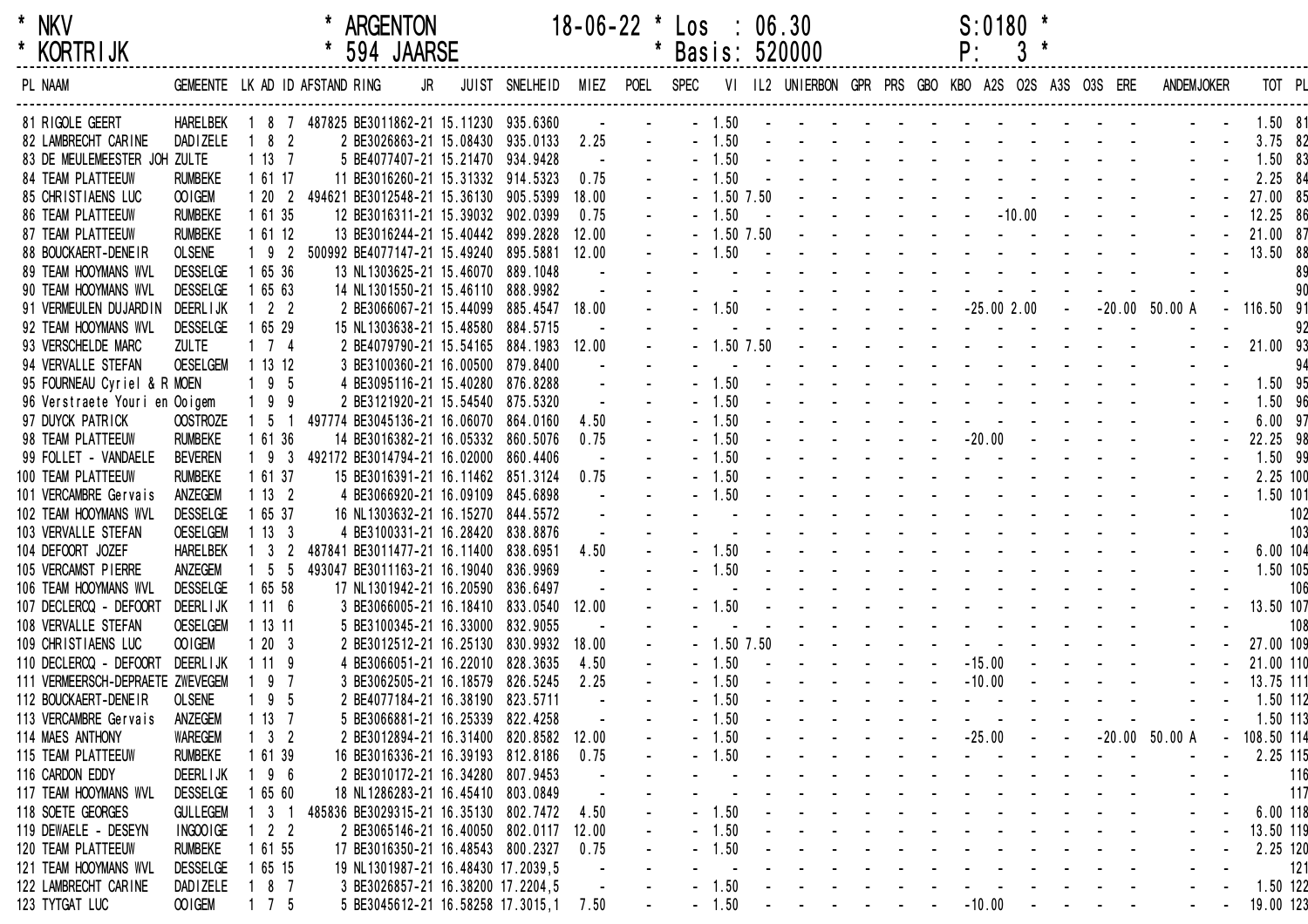| * | NKV        |
|---|------------|
|   | KORTR I JK |

| <b>KORIRIJK</b>                  |                 |                     |                                               | 594 JAARSE                         |                                          |         |           |              | Basis: 520000 |                                                                                                                                                                                                                                                                                                                                                                                                                              | Ρ.                            |                             |                                   |                   |           |     |
|----------------------------------|-----------------|---------------------|-----------------------------------------------|------------------------------------|------------------------------------------|---------|-----------|--------------|---------------|------------------------------------------------------------------------------------------------------------------------------------------------------------------------------------------------------------------------------------------------------------------------------------------------------------------------------------------------------------------------------------------------------------------------------|-------------------------------|-----------------------------|-----------------------------------|-------------------|-----------|-----|
| PL NAAM                          |                 |                     | GEMEENTE LK AD ID AFSTAND RING                | JR                                 | JUIST SNELHEID                           | MIEZ    | POEL SPEC |              |               | VI IL2 UNIERBON GPR PRS GBO KBO A2S O2S A3S O3S ERE                                                                                                                                                                                                                                                                                                                                                                          |                               |                             |                                   | <b>ANDEMJOKER</b> | TOT PL    |     |
| 124 TEAM HOOYMANS WVL DESSELGE   |                 | 1 65 4              |                                               |                                    | 20 NL1301681-21 16.59210 17.3117,5       |         |           |              |               |                                                                                                                                                                                                                                                                                                                                                                                                                              |                               |                             |                                   |                   |           | 124 |
| 125 TEAM PLATTEEUW               | <b>RUMBEKE</b>  | 1 61 28             |                                               |                                    | 18 BE3016414-21 17.03113 17.3406,2       | 0.75    |           | $-1.50$      |               | the contract of the contract of the contract of                                                                                                                                                                                                                                                                                                                                                                              |                               |                             |                                   |                   | 2.25 125  |     |
| 126 VANDEMEULEBROUCKE F VICHTE   |                 |                     | 1 2 2 490320 BE3002584-21 17.01340 17.3840,0  |                                    |                                          | 12.00   |           | $-1.50$      |               | and a series of the contract of the                                                                                                                                                                                                                                                                                                                                                                                          |                               |                             |                                   |                   | 13.50 126 |     |
| 127 De Ketele Marc               | Bavikhov        | 1203                |                                               | 5 BE3020213-21 17.08350 17.4250,1  |                                          | 2.25    |           | $-1.50$      |               | the contract of the contract of the contract of the contract of the contract of the contract of the contract of the contract of the contract of the contract of the contract of the contract of the contract of the contract o                                                                                                                                                                                               |                               |                             |                                   |                   | 3.75 127  |     |
| 128 VERCAMBRE Gervais            | ANZEGEM         | 1134                |                                               | 6 BE3066936-21 17.07579 17.4542,3  |                                          |         |           | $-1.50$      |               | and a straight and a straight and                                                                                                                                                                                                                                                                                                                                                                                            |                               |                             |                                   |                   | 1.50 128  |     |
| 129 HUYGENS Ingrid               | AVELGEM         | 166                 |                                               | 2 BE3011725-21 17.01300 17.4714,8  |                                          |         |           |              |               | and a straight and a straight                                                                                                                                                                                                                                                                                                                                                                                                |                               |                             |                                   |                   |           | 129 |
| 130 LANNOO-DE CLERCK             | Tielt           | $182$               | 502587 BE3046714-21 17.28300 17.5016,0 12.00  |                                    |                                          |         |           | $-1.50$ 7.50 |               | the contract of the contract of the con-                                                                                                                                                                                                                                                                                                                                                                                     |                               |                             |                                   |                   | 21.00 130 |     |
| 131 VERSCHELDE MARC              | <b>ZULTE</b>    | $1 \quad 7 \quad 5$ |                                               | 3 BE4079804-21 17.25054 17.5125,6  |                                          |         |           | $-1.50$      |               | and a straight and a straight                                                                                                                                                                                                                                                                                                                                                                                                |                               |                             |                                   |                   | 1.50 131  |     |
| 132 VERVALLE STEFAN              | <b>OESELGEM</b> | 1131                |                                               | 6 BE3100249-21 17.30030 17.5214,8  |                                          |         |           |              |               | $\mathbf{r} = \mathbf{r} + \mathbf{r} + \mathbf{r} + \mathbf{r} + \mathbf{r} + \mathbf{r} + \mathbf{r} + \mathbf{r} + \mathbf{r} + \mathbf{r} + \mathbf{r} + \mathbf{r} + \mathbf{r} + \mathbf{r} + \mathbf{r} + \mathbf{r} + \mathbf{r} + \mathbf{r} + \mathbf{r} + \mathbf{r} + \mathbf{r} + \mathbf{r} + \mathbf{r} + \mathbf{r} + \mathbf{r} + \mathbf{r} + \mathbf{r} + \mathbf{r} + \mathbf{r} + \mathbf{r} + \mathbf$ |                               |                             |                                   |                   |           | 132 |
| 133 GEVAERT DAN.& DOMIN HARELBEK |                 | $1 \quad 3 \quad 1$ | 488276 BE3059845-21 17.15370 17.5516,3        |                                    |                                          |         |           | $-1.50$ 7.50 |               | the contract of the contract of the                                                                                                                                                                                                                                                                                                                                                                                          |                               |                             |                                   |                   | 9.00 133  |     |
| 134 VERVALLE STEFAN              | <b>OESELGEM</b> | 1132                |                                               | 7 BE3100315-21 17.36330 17.5844,8  |                                          |         |           |              |               |                                                                                                                                                                                                                                                                                                                                                                                                                              |                               |                             |                                   |                   |           | 134 |
| 135 VERVALLE STEFAN              | <b>OESELGEM</b> | 1138                |                                               | 8 BE3100269-21 17.37130 17.5924,8  |                                          |         |           |              |               | $\mathbf{r} = \mathbf{r} + \mathbf{r} + \mathbf{r} + \mathbf{r} + \mathbf{r} + \mathbf{r} + \mathbf{r} + \mathbf{r} + \mathbf{r} + \mathbf{r} + \mathbf{r} + \mathbf{r} + \mathbf{r} + \mathbf{r} + \mathbf{r} + \mathbf{r} + \mathbf{r} + \mathbf{r} + \mathbf{r} + \mathbf{r} + \mathbf{r} + \mathbf{r} + \mathbf{r} + \mathbf{r} + \mathbf{r} + \mathbf{r} + \mathbf{r} + \mathbf{r} + \mathbf{r} + \mathbf{r} + \mathbf$ |                               |                             |                                   |                   |           | 135 |
| 136 TEAM PLATTEEUW               | <b>RUMBEKE</b>  | 1 61 61             |                                               |                                    | 19 BE3016259-21 17.29233 18.0018,2       | 0.75    |           | $-1.50$      |               | $\mathcal{L}^{\mathcal{A}}$ . The set of the set of the set of $\mathcal{A}$                                                                                                                                                                                                                                                                                                                                                 |                               |                             |                                   |                   | 2.25 136  |     |
| 137 BOUSSEKEYT BRITT             | INGOOIGE        | $142$               |                                               |                                    | 3 BE3011226-21 17.29122 18.0553,8        | 12.00   |           | 1.50 7.50    |               | <b>Sales Advised Service</b>                                                                                                                                                                                                                                                                                                                                                                                                 | $-10.00$                      | $-25.00$                    | $-20.00$                          |                   | 76.00 137 |     |
| 138 CARDON EDDY                  | <b>DEERLIJK</b> | $191$               |                                               | 3 BE3010108-21 17.29550 18.0926,8  |                                          |         |           | $-1.50$      |               |                                                                                                                                                                                                                                                                                                                                                                                                                              | $\sim 100$                    |                             |                                   |                   | 1.50 138  |     |
| 139 DECLERCQ - DEFOORT           | DEERL I JK      | 1111                |                                               |                                    | 5 BE3066048-21 17.35350 18.1234,6 18.00* |         |           | $-1.50$ 7.50 |               | $\mathcal{L}(\mathcal{A})$ , and $\mathcal{L}(\mathcal{A})$ , and                                                                                                                                                                                                                                                                                                                                                            | $-10.00$                      | $\Delta \phi = \Delta \phi$ |                                   | $-15.00$ 10.00 A  | 62.00 139 |     |
| 140 D'HOOP RONNY                 | <b>DESSELGE</b> | $143$               |                                               | 2 BE3101495-21 17.45190 18.1719,1  |                                          | 4.50    |           | $-1.50$      |               |                                                                                                                                                                                                                                                                                                                                                                                                                              | and the state of the state of |                             |                                   |                   | 6.00 140  |     |
| 141 De Ketele Marc               | Bavikhov        | 1 20 13             |                                               | 6 BE3020247-21 17.45470 18.2002,1  |                                          |         |           | $-1.50$      |               | and a state of the state of the state                                                                                                                                                                                                                                                                                                                                                                                        |                               |                             |                                   |                   | 1.50 141  |     |
| 142 D'HONDT GERMAIN              | ANZEGEM         | $1 \t1 \t1$         | 491246 BE3066134-21 17.48300 18.2426,5        |                                    |                                          |         |           | $-1.50$      |               | the contract of the contract of the contract of the contract of the contract of the contract of the contract of                                                                                                                                                                                                                                                                                                              |                               |                             |                                   |                   | 1.50 142  |     |
| 143 TEAM PLATTEEUW               | <b>RUMBEKE</b>  | 1 61 44             |                                               |                                    | 20 BE3016412-21 17.54243 18.2519,2       | 0.75    |           | $-1.50$      |               | the contract of the contract of the contract of the contract of the contract of the contract of the contract of the contract of the contract of the contract of the contract of the contract of the contract of the contract o                                                                                                                                                                                               |                               |                             | and the state of the state of the |                   | 2.25 143  |     |
| 144 VERCAMBRE Gervais            | ANZEGEM         | 1135                |                                               | 7 BE3066916-21 17.50539 18.2838,3  |                                          |         |           | $-1.50$      |               |                                                                                                                                                                                                                                                                                                                                                                                                                              |                               |                             |                                   |                   | 1.50 144  |     |
| 145 TEAM HOOYMANS WVL            | <b>DESSELGE</b> | 1 65 33             |                                               | 21 NL1303664-21 17.57010 18.2857,5 |                                          |         |           |              |               |                                                                                                                                                                                                                                                                                                                                                                                                                              |                               |                             |                                   |                   |           | 145 |
| 146 CARDON EDDY                  | <b>DEERLIJK</b> | $198$               |                                               | 4 BE3010155-21 17.50070 18.2938,8  |                                          |         |           |              |               | the contract of the contract of the contract of the contract of the contract of the contract of the contract of                                                                                                                                                                                                                                                                                                              |                               |                             |                                   |                   |           | 146 |
| 147 CARDON EDDY                  | <b>DEERLIJK</b> | $197$               |                                               | 5 BE3010163-21 17.53480 18.3319,8  |                                          |         |           |              |               | and a state of the state of the                                                                                                                                                                                                                                                                                                                                                                                              |                               |                             |                                   |                   |           | 147 |
| 148 FOURNEAU Cyriel & R MOEN     |                 | 191                 |                                               | 5 BE3095014-21 18.03050 18.4945,1  |                                          | 4.50    |           | $-1.502.50$  |               | the contract of the contract of the                                                                                                                                                                                                                                                                                                                                                                                          |                               |                             |                                   |                   | 8.50 148  |     |
| 149 LAMBRECHT CARINE             | <b>DADIZELE</b> | 181                 |                                               |                                    | 4 BE3026875-21 18.11060 18.5450,5        | 12.00   |           | $-1.50$      |               | and a strain and a strain and a                                                                                                                                                                                                                                                                                                                                                                                              |                               |                             |                                   |                   | 13.50 149 |     |
| 150 MARTENS FREDDY               | <b>KLUISBER</b> | 1111                | 487450 BE4140194-21 18.18160 18.5857,2 17.50* |                                    |                                          |         |           | $-1.50$      |               | the second contract of the second contract of the second contract of the second contract of the second contract of the second contract of the second contract of the second contract of the second contract of the second cont                                                                                                                                                                                               |                               |                             |                                   |                   | 19.00 150 |     |
| 151 POLLET GABRIEL               | <b>BEVEREN-</b> | 1118                |                                               | 4 BE3012277-21 18.24417 18.5949,5  |                                          |         |           | $-1.50$      |               | the contract of the contract of the con-                                                                                                                                                                                                                                                                                                                                                                                     |                               |                             |                                   |                   | 1.50 151  |     |
| 152 VERCAMBRE Gervais            | ANZEGEM         | 1138                |                                               | 8 BE3066908-21 18.28469 19.0631,3  |                                          |         |           | $-1.50$      |               | and a strain and a strain and a                                                                                                                                                                                                                                                                                                                                                                                              |                               |                             |                                   |                   | 1.50 152  |     |
| 153 POLLET GABRIEL               | <b>BEVEREN-</b> | 1112                |                                               | 5 BE3012280-21 18.33567 19.0904,5  |                                          |         |           | $-1.50$      |               | design and a state of the state of the                                                                                                                                                                                                                                                                                                                                                                                       |                               |                             |                                   |                   | 1.50 153  |     |
| 154 VANDEPUTTE JOSEPH            | <b>ZULTE</b>    | 12311               |                                               | 3 BE4078181-21 18.43490 19.1015,7  |                                          |         |           | $-1.50$      |               | the contract of the contract of the contract of the contract of the contract of the contract of the contract of the contract of the contract of the contract of the contract of the contract of the contract of the contract o                                                                                                                                                                                               |                               |                             |                                   |                   | 1.50 154  |     |
| 155 MARTENS FREDDY               | <b>KLUISBER</b> | 1118                |                                               |                                    | 2 BE4140162-21 18.30070 19.1048,2        |         |           | $-1.50$      |               |                                                                                                                                                                                                                                                                                                                                                                                                                              |                               |                             |                                   |                   | 1.50 155  |     |
| 156 LOMMENS CHRIST               | <b>GULLEGEM</b> | $143$               | 487217 BE3028313-21 18.32240 19.1322,7        |                                    |                                          |         |           | 1.50         |               |                                                                                                                                                                                                                                                                                                                                                                                                                              |                               |                             |                                   |                   | 1.50 156  |     |
| 157 MARTENS FREDDY               | <b>KLUISBER</b> | 1 11 10             |                                               | 3 BE4140167-21 18.33310 19.1412,2  |                                          |         |           | $-1.50$      |               |                                                                                                                                                                                                                                                                                                                                                                                                                              |                               |                             |                                   |                   | 1.50 157  |     |
| 158 LAGROU DOMINIQUE             | LENDELED        | 1 5                 | 491608 BE3041914-21 18.41450 19.1714,4        |                                    |                                          | $8.50*$ |           | $-1.50$      |               |                                                                                                                                                                                                                                                                                                                                                                                                                              |                               |                             |                                   |                   | 10.00 158 |     |
| 159 CLOET JAN                    | <b>DESSELGE</b> | $1 \quad 3 \quad 1$ | 493680 BE3066444-21 18.45392 19.1833,2        |                                    |                                          | $0.75*$ |           | $-1.50$      |               |                                                                                                                                                                                                                                                                                                                                                                                                                              |                               |                             |                                   |                   | 2.25 159  |     |
| 160 LAGROU DOMINIQUE             | LENDELED        | $1\quad 5\quad 3$   |                                               | 2 BE3041869-21 18.44280 19.1957,4  |                                          | $1.75*$ |           | $-1.50$      |               | $\mathcal{A}$ . The second contribution of the second contribution $\mathcal{A}$                                                                                                                                                                                                                                                                                                                                             |                               |                             |                                   |                   | 3.25 160  |     |
| 161 DEVRIESERE TOM               | AALBEKE         | 1148                |                                               | 3 BE3014974-21 18.34130 19.2424,2  |                                          |         |           | $-1.50$      |               |                                                                                                                                                                                                                                                                                                                                                                                                                              |                               |                             |                                   |                   | 1.50 161  |     |
| 162 TEAM PLATTEEUW               | <b>RUMBEKE</b>  | 1 61 43             |                                               |                                    | 21 BE3016202-21 18.54373 19.2532,2       |         |           | $-1.50$      |               | $       10.00$ $   -$                                                                                                                                                                                                                                                                                                                                                                                                        |                               |                             |                                   |                   | 11.50 162 |     |
| 163 VAN DE VELDE ASTRID ZULTE    |                 | 1109                | 498164 BE4076778-21 19.00410 19.2758,7        |                                    |                                          |         |           |              |               | and the company of the company of                                                                                                                                                                                                                                                                                                                                                                                            |                               |                             |                                   |                   |           | 163 |
| 164 VAN DE VELDE ASTRID ZULTE    |                 | 1108                |                                               | 2 BE4076772-21 19.04290 19.3146,7  |                                          |         |           |              |               |                                                                                                                                                                                                                                                                                                                                                                                                                              | design and a state of the     |                             |                                   |                   |           | 164 |
| 165 TEAM HOOYMANS WVL            | DESSELGE        | 1 65 64             |                                               |                                    | 22 NL1301803-21 19.08230 19.4019,5       |         |           |              |               |                                                                                                                                                                                                                                                                                                                                                                                                                              |                               |                             |                                   |                   |           | 165 |
| 166 De Ketele Marc               | Bavikhov        | 1 20 18             |                                               | 7 BE3041431-21 19.12170 19.4632,1  |                                          |         |           | $-1.50$      |               | the contract of the contract of the con-                                                                                                                                                                                                                                                                                                                                                                                     |                               |                             |                                   |                   | 1.50 166  |     |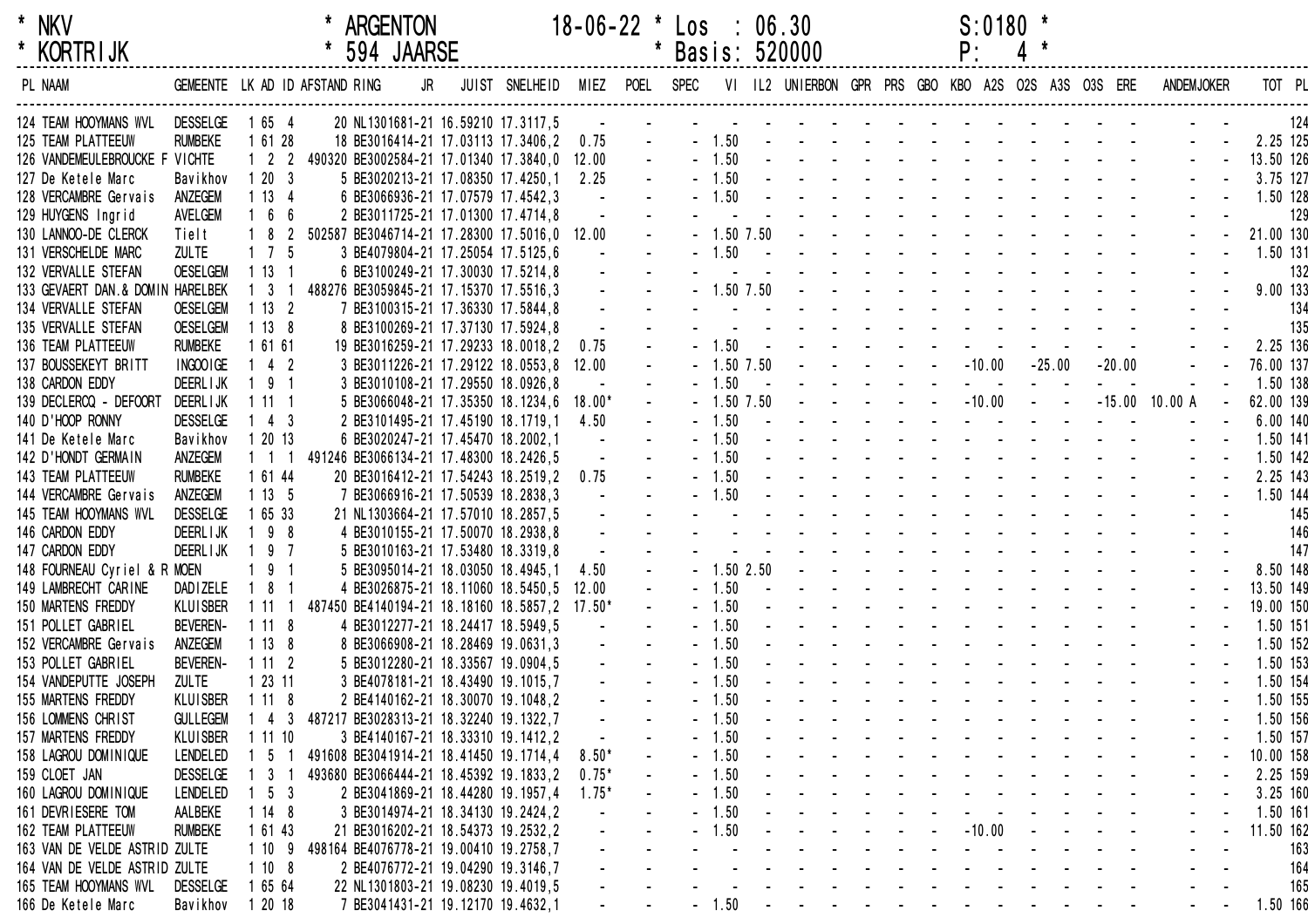| $\star$ | NKV             |
|---------|-----------------|
|         | <b>KORTRIJK</b> |

| <b>KORTRIJK</b>                  |                 |                     |                                              | 594 JAARSE |                                                                                   |         |  |         | Basis: 520000                                                                                                   |                                                                                                                         |  | Ρ.                                   | $\mathfrak{p}$ |                            |                      |                                             |           |          |
|----------------------------------|-----------------|---------------------|----------------------------------------------|------------|-----------------------------------------------------------------------------------|---------|--|---------|-----------------------------------------------------------------------------------------------------------------|-------------------------------------------------------------------------------------------------------------------------|--|--------------------------------------|----------------|----------------------------|----------------------|---------------------------------------------|-----------|----------|
| PL NAAM                          |                 |                     | GEMEENTE LK AD ID AFSTAND RING               | JR         | JUIST SNELHEID MIEZ POEL SPEC VI IL2 UNIERBON GPR PRS GBO KBO A2S O2S A3S O3S ERE |         |  |         |                                                                                                                 |                                                                                                                         |  |                                      |                |                            |                      | <b>ANDEMJOKER</b>                           |           | TOT PL   |
| 167 CHRISTIAENS LUC              | OOIGEM          | 1207                |                                              |            | 3 BE3012511-21 19.27200 19.5903,4                                                 |         |  | $-1.50$ | the contract of the contract of the contract of                                                                 |                                                                                                                         |  |                                      |                |                            |                      |                                             | 1.50 167  |          |
| 168 VANDEPUTTE JOSEPH            | <b>ZULTE</b>    | 12312               |                                              |            | 4 BE4078131-21 19.36440 20.0310,7                                                 |         |  | $-1.50$ |                                                                                                                 |                                                                                                                         |  | $   -10.00$ $   -$                   |                |                            |                      |                                             | 11.50 168 |          |
| 169 CARDON EDDY                  | <b>DEERLIJK</b> | $199$               |                                              |            | 6 BE3010192-21 19.23430 20.0314,8                                                 |         |  |         |                                                                                                                 |                                                                                                                         |  | and a state of the state of the      |                |                            |                      |                                             |           | 169      |
| 170 TEAM HOOYMANS WVL            | <b>DESSELGE</b> | 1 65 47             |                                              |            | 23 NL1302033-21 19.34220 20.0618,5                                                |         |  |         | and a series of the contract of the series of                                                                   |                                                                                                                         |  |                                      |                |                            |                      |                                             |           | 170      |
| 171 HUYGENS Ingrid               | AVELGEM         | 6 4                 |                                              |            | 3 BE3011719-21 19.21590 20.0743,8                                                 |         |  |         | the contract of the contract of the contract of                                                                 |                                                                                                                         |  |                                      |                |                            |                      |                                             |           | 171      |
| 172 VERMEERSCH-DEPRAETE ZWEVEGEM |                 | 9 <sub>2</sub>      |                                              |            | 4 BE3012862-21 19.31340 20.1304,4                                                 |         |  | $-1.50$ | the contract of the contract of the con-                                                                        |                                                                                                                         |  |                                      |                |                            |                      |                                             | 1.50 172  |          |
| 173 RIGOLE GEERT                 | <b>HARELBEK</b> | 8 <sub>1</sub>      |                                              |            | 2 BE3011872-21 19.37300 20.1743,1                                                 |         |  | $-1.50$ | the second contract of the second contract of                                                                   |                                                                                                                         |  |                                      |                |                            |                      |                                             |           | 1.50 173 |
| 174 VERCAMBRE Gervais            | ANZEGEM         | 1133                |                                              |            | 9 BE3066933-21 19.40400 20.1824,4                                                 |         |  | $-1.50$ | the second contract of the second contract of                                                                   |                                                                                                                         |  |                                      |                |                            |                      |                                             |           | 1.50 174 |
| 175 HOUFFLIJN-GOEMAERE ANZEGEM   |                 | $194$               |                                              |            | 2 BE4146343-21 19.41500 20.1846,4                                                 |         |  | $-1.50$ | the second contract of the second contract of                                                                   |                                                                                                                         |  |                                      |                |                            |                      |                                             |           | 1.50 175 |
| 176 Verstraete Youri en Ooigem   |                 | $194$               |                                              |            | 3 BE3040747-21 19.49260 20.2111,9                                                 |         |  | $-1.50$ | the second contract of the second contract of                                                                   |                                                                                                                         |  |                                      |                |                            |                      |                                             |           | 1.50 176 |
| 177 COOLS RIK                    | <b>RUISELED</b> | 1 12 12             |                                              |            | 5 BE3062744-21 20.19140 20.3043,5                                                 |         |  | $-1.50$ | and a series of the contract of the                                                                             |                                                                                                                         |  |                                      |                |                            |                      |                                             |           | 1.50 177 |
| 178 Verstraete Youri en Ooigem   |                 | $192$               |                                              |            | 4 BE3041366-21 19.59230 20.3108,9                                                 |         |  | $-1.50$ |                                                                                                                 |                                                                                                                         |  | the contract of the contract of the  |                |                            |                      |                                             |           | 1.50 178 |
| 179 TEAM HOOYMANS WVL            | <b>DESSELGE</b> | 1 65 11             |                                              |            | 24 NL1301965-21 20.00020 20.3158,5                                                |         |  |         |                                                                                                                 |                                                                                                                         |  | and a straightful and a straight and |                |                            |                      |                                             |           | 179      |
| 180 TEAM HOOYMANS WVL            | <b>DESSELGE</b> | 1 65 14             |                                              |            | 25 NL1301673-21 20.04060 20.3602,5                                                |         |  |         | the contract of the contract of the contract of                                                                 |                                                                                                                         |  |                                      |                |                            |                      |                                             |           | 180      |
| 181 VERVALLE STEFAN              | <b>OESELGEM</b> | 11313               |                                              |            | 9 BE3100253-21 20.15190 20.3730,8                                                 |         |  |         | the contract of the contract of the contract of the contract of the contract of the contract of the contract of |                                                                                                                         |  |                                      |                |                            |                      |                                             |           | 181      |
| 182 HUYGENS Ingrid               | AVELGEM         | 161                 |                                              |            | 4 BE3063283-21 19.52200 20.3804,8                                                 |         |  |         | and a complete the second contract of the second second second second second second second second second second |                                                                                                                         |  |                                      |                |                            |                      |                                             |           | 182      |
| 183 CHRISTIAENS LUC              | OO IGEM         | 1 20 17             |                                              |            | 4 BE3012616-21 20.07300 20.3913,4                                                 |         |  |         | and a straightful and a straight and a straight                                                                 |                                                                                                                         |  |                                      |                |                            |                      |                                             |           | 183      |
| 184 VERVALLE STEFAN              | <b>OESELGEM</b> | 1136                |                                              |            | 10 BE3100354-21 20.17430 20.3954,8                                                |         |  |         | the contract of the contract of the contract of the contract of the contract of the contract of the contract of |                                                                                                                         |  |                                      |                |                            |                      |                                             |           | 184      |
| 185 CHRISTIAENS LUC              | OO IGEM         | 1208                |                                              |            | 5 BE3012519-21 20.09470 20.4130,4                                                 |         |  | $-1.50$ | the contract of the contract of the contract of                                                                 |                                                                                                                         |  |                                      |                |                            |                      |                                             |           | 1.50 185 |
| 186 TEAM PLATTEEUW               | <b>RUMBEKE</b>  | 1 61 52             |                                              |            | 22 BE3016280-21 20.20024 20.5057,3                                                |         |  | $-1.50$ | design and a state of the state of the                                                                          |                                                                                                                         |  |                                      |                |                            |                      |                                             | 1.50 186  |          |
| 187 D'HOOP RONNY                 | <b>DESSELGE</b> | $1 \quad 4 \quad 1$ |                                              |            | 3 BE3101757-21 20.23220 20.5522,1                                                 |         |  | $-1.50$ |                                                                                                                 | and a state of the                                                                                                      |  | $-10.00$                             |                | and the state of the state |                      |                                             | 11.50 187 |          |
| 188 VANDEPUTTE JOSEPH            | <b>ZULTE</b>    | 1233                |                                              |            | 5 BE4078208-21 20.29170 20.5543,7                                                 | $4.00*$ |  | $-1.50$ |                                                                                                                 |                                                                                                                         |  | $\Delta \phi = 0.01$                 |                |                            |                      |                                             | 5.50 188  |          |
| 189 VANDEPUTTE JOSEPH            | <b>ZULTE</b>    | 1232                |                                              |            | 6 BE4078152-21 20.35410 21.0207,7                                                 |         |  | $-1.50$ |                                                                                                                 | $\mathbf{1}^{\prime}$ , $\mathbf{1}^{\prime}$ , $\mathbf{1}^{\prime}$ , $\mathbf{1}^{\prime}$ , $\mathbf{1}^{\prime}$ , |  | $-10.00$                             |                | $-15.00$                   | $-15.00$             |                                             | 41.50 189 |          |
| 190 DEBELS SONJA                 | <b>RUISELED</b> | $185$               | 513168 BE3017848-21 20.56490 21.0521,4       |            |                                                                                   |         |  |         |                                                                                                                 |                                                                                                                         |  | the contract of the contract of      |                |                            |                      |                                             |           | 190      |
| 191 TEMPELAERE MELVIN            | Harelbek        | $144$               | 488360 BE3014626-21 20.28230 21.0756,0       |            |                                                                                   |         |  | $-1.50$ |                                                                                                                 |                                                                                                                         |  | and a series of the contract of      |                |                            |                      |                                             | 1.50 191  |          |
| 192 DECLERCQ - DEFOORT           | <b>DEERLIJK</b> | 1115                |                                              |            | 6 BE3066016-21 20.41380 21.1837,6                                                 |         |  | $-1.50$ |                                                                                                                 |                                                                                                                         |  | $    -10.00$ $-$                     |                |                            | and the state of the |                                             | 11.50 192 |          |
| 193 VLIEGHE-OPSOMER              | <b>HEESTERT</b> | 1108                |                                              |            | 4 BE3002223-21 20.34163 21.1925,1                                                 |         |  | $-1.50$ | design and a series of the series of                                                                            |                                                                                                                         |  |                                      |                |                            |                      |                                             | 1.50 193  |          |
| 194 RIGOLE GEERT                 | <b>HARELBEK</b> | $182$               |                                              |            | 3 BE3011876-21 20.43290 21.2342,1                                                 |         |  | $-1.50$ | the second contract of the second contract of                                                                   |                                                                                                                         |  |                                      |                |                            |                      |                                             |           | 1.50 194 |
| 195 BOUCKAERT-DENEIR             | <b>OLSENE</b>   | $194$               |                                              |            | 3 BE4077164-21 21.02080 21.2553,6                                                 |         |  | $-1.50$ | and a series of the contract of the                                                                             |                                                                                                                         |  |                                      |                |                            |                      |                                             |           | 1.50 195 |
| 196 VERVALLE STEFAN              | <b>OESELGEM</b> | 1137                |                                              |            | 11 BE3100359-21 21.05510 21.2802,8                                                |         |  |         | the contract of the contract of the contract of                                                                 |                                                                                                                         |  |                                      |                |                            |                      |                                             |           | 196      |
| 197 VLIEGHE-OPSOMER              | <b>HEESTERT</b> | 1106                |                                              |            | 5 BE3002248-21 20.43483 21.2857,1                                                 |         |  | 1.50    | and the contract of the contract of the                                                                         |                                                                                                                         |  |                                      |                |                            |                      |                                             | 1.50 197  |          |
| 198 COOLS RIK                    | <b>RUISELED</b> | 1129                |                                              |            | 6 BE3076640-21 21.19450 21.3114,5                                                 |         |  | $-1.50$ | the contract of the contract of the contract of                                                                 |                                                                                                                         |  |                                      |                |                            |                      | $\omega_{\rm{max}}$ and $\omega_{\rm{max}}$ | 1.50 198  |          |
|                                  |                 |                     |                                              |            |                                                                                   |         |  |         |                                                                                                                 |                                                                                                                         |  |                                      |                |                            |                      |                                             |           |          |
| * LOMBAERT STEVEN                | <b>KUURNE</b>   |                     | 1 7 4 490577 BE3040268-21 21.01033 21.3750,0 |            |                                                                                   |         |  | $-1.50$ | المناجر والمناجر والمناجر والمناجر والمناجر                                                                     |                                                                                                                         |  |                                      |                |                            |                      |                                             | 1.50      |          |
| * TEAM PLATTEEUW                 | <b>RUMBEKE</b>  | 1 61 25             |                                              |            | 23 BE3016307-21 21.08414 21.3936,3                                                |         |  | 1.50    |                                                                                                                 |                                                                                                                         |  |                                      |                |                            |                      |                                             | 1.50      |          |
| * BOVYN ODO & FILIP              | <b>VICHTE</b>   | $1 \quad 2 \quad 1$ | 489464 BE3065730-21 21.04060 21.4216,2       |            |                                                                                   |         |  | 1.50    |                                                                                                                 |                                                                                                                         |  |                                      |                |                            |                      |                                             | 1.50      |          |
| * MARTENS FREDDY                 | <b>KLUISBER</b> | 1119                |                                              |            | 4 BE4211391-21 21.02190 21.4300,2                                                 |         |  | 0.50    |                                                                                                                 |                                                                                                                         |  |                                      |                |                            |                      |                                             | 0.50      |          |
| * DE MEULEMEESTER JOH ZULTE      |                 | 11310               |                                              |            | 6 BE4077486-21 21.20580 21.4929,0                                                 |         |  |         |                                                                                                                 |                                                                                                                         |  | $-10.00$                             |                |                            |                      |                                             | 10.00     |          |
| * DUPONT ROLAND                  | <b>LAUWE</b>    | $1 \quad 3 \quad 2$ |                                              |            | 2 BE3014733-21 21.05310 21.5256,6                                                 |         |  |         |                                                                                                                 |                                                                                                                         |  | $-10.00$                             |                |                            |                      |                                             | 10.00     |          |
| * LAGROU DOMINIQUE               | <b>LENDELED</b> | 5 <sub>2</sub>      |                                              |            | 3 BE3010638-21 21.26160 22.0145,4                                                 |         |  |         |                                                                                                                 |                                                                                                                         |  | $-10.00$                             |                | $-2.50$                    |                      |                                             | 12.50     |          |
| * VANDEPUTTE JOSEPH              | <b>ZULTE</b>    | 1 23 15             |                                              |            | 7 BE4078193-21 21.46460 22.1312.7                                                 |         |  |         |                                                                                                                 |                                                                                                                         |  | $-10.00$                             |                |                            |                      |                                             | 10.00     |          |
|                                  |                 |                     |                                              |            |                                                                                   |         |  |         |                                                                                                                 |                                                                                                                         |  |                                      |                |                            |                      |                                             |           |          |